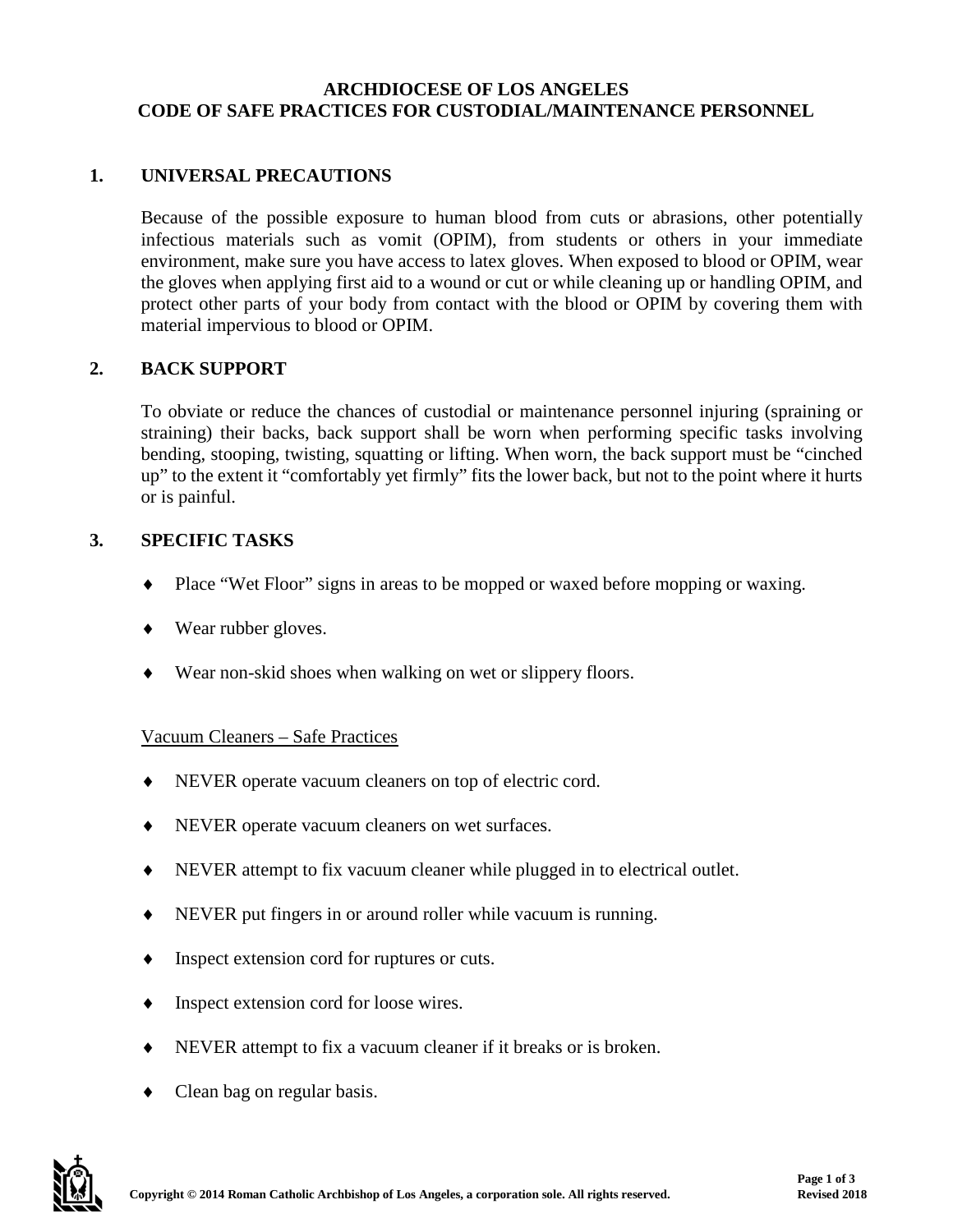## Supplies Containing Chemicals – Safe Practices

- ♦ Wear safety goggles and rubber or neoprene gloves.
- ♦ Do not mix chemicals unless instructed to do so by supervisor.
- ♦ Do not attempt to identify a liquid product by smelling or tasting it.
- ♦ NEVER fill or use an unlabeled container or receptacle that has been used before.
- ♦ NEVER fill a container or receptacle with a solution other than the solution that is on the label.
- ♦ Immediately clean up liquid or solution after it is spilled wearing proper safety equipment.
- ♦ ALWAYS flush eyes with water in the event a liquid product containing chemicals gets into your eyes and immediately call your supervisor.

## Spray Bottles – Safe Practices

- ♦ Spray away from face and eyes.
- ♦ Spray product containing chemicals on rag rather than on surface itself.
- ♦ Make sure spray bottles are properly labeled.
- ♦ NEVER fill bottle with any product other than the one shown on the label.

## Electrical Cord – Safe Practices

- ♦ Check electrical or extension cords for ruptures, cracks or loose wires
- ♦ NEVER operate any machine on top of electrical cords.
- ♦ Use electrical or extension cord with 3-way plug as required.
- NEVER allow plug of electrical or extension cord to get wet while working on wet surfaces.

## Step Ladder – Safe Practices

- ♦ NEVER use aluminum ladder while working around electrical fixtures.
- ♦ Read and follow instructions on ladder before using.
- ♦ Go up facing the ladder and come down in same manner.